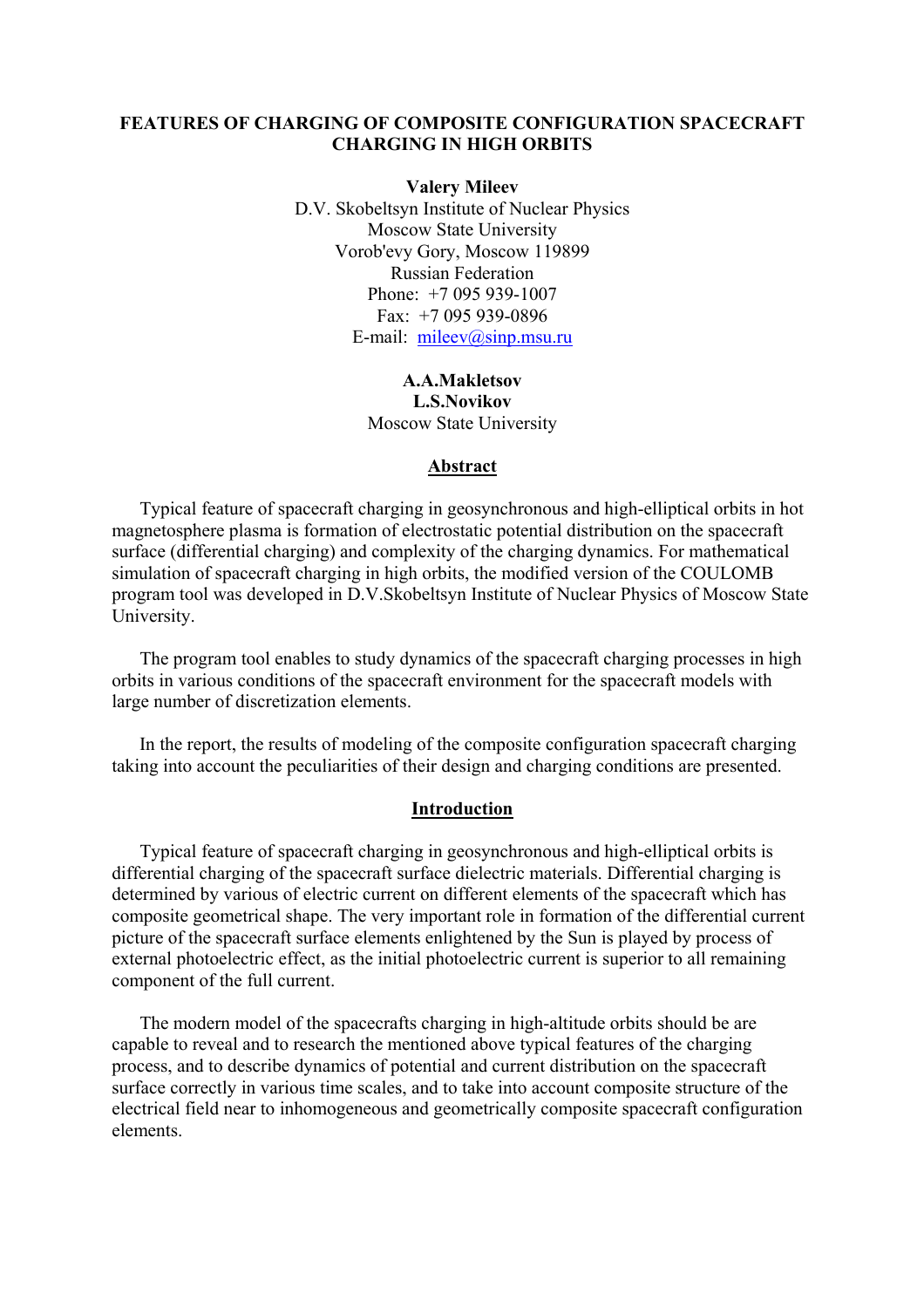Therefore, we have improved physical and mathematical model and the COULOMB program complex for description of spacecraft charging processes in geosynchronous and high-elliptical orbits, which were developed in D.V.Skobeltsyn Institute of Nuclear Physics of Moscow State University (SINP MSU) at the end of  $80^{th}$  – beginning of the  $90^{th}$  years<sup>1, 2, 3,</sup>  $4$  and were based on big computers of the  $3<sup>rd</sup>$  generation. Considerable progress in computer performance, development of interactive capabilities of PCs have allowed to achieve the qualitatively new level of physical and mathematical models and software for computer simulation of the spacecraft charging in high orbits.

In the paper, basic principles of physical and mathematical model of the spacecraft charging in high orbits are presented, computation results obtained for the model of typical composite shape spacecraft of the are submitted, and the analysis of main features of charging in various conditions of the spacecraft operation is done.

#### **Physical and Mathematical Model of the Spacecraft Charging in High Orbits**

The physical and mathematical model of the spacecraft charging in high orbits includes the description of the spacecraft geometrical model, electrophysical characteristics of construction materials of the spacecraft, properties and parameters of hot magnetosphere plasma.

# **Description of the Spacecraft Model**

The model of spacecraft is constructed in terms of a set of basic geometric primitives, integrated in a hierarchic tree structure. Following simple geometrical surfaces and their fragments are used as basic primitives: plane, diaphragm, cylinder, sphere, cone, torus. For each elementary surface, type of material (dielectric or metal) and its electrophysical characteristics taken from appropriate base of the spacecraft construction materials (thickness, conductivity, properties of secondary emission arising at impact of hot space plasma components and of the Sun ultra-violet radiation) are set.

The base three-dimensional surface  $F(x, y, z) = 0$  in local coordinate system is described parametrically using the two dimensional system of parametric coordinates:  $x=x(t, v)$ ,  $y=y(t, v)$ v), z=z (t, v). Each surface is triangulated separately into elementary triangles by even grid in the a parametric coordinate system (t, v). The elements are grouped in units and are placed in global coordinate system with the help of translation and rotation of local coordinate system. Finally, the surface of the spacecraft model is described as a grid of large number of elementary triangles. Number of triangles in the each geometrical surface, the triangles sizes, and the total number of elementary triangles can vary in the wide range determined by the spacecraft design features and the computing problem peculiarities.

The system of computer visualization of the 3D spacecraft models and graphical presentation of the computation data on values describing the spacecraft charging (distribution of potential, electric charge, electric field intensity etc.) is closely connected to the program of the spacecraft model construction. As universal graphic interface, the free and commercial VRML browsers (FREEWRL, OpenVRML, Cortona, Cosmo Player etc) are used in the program complex.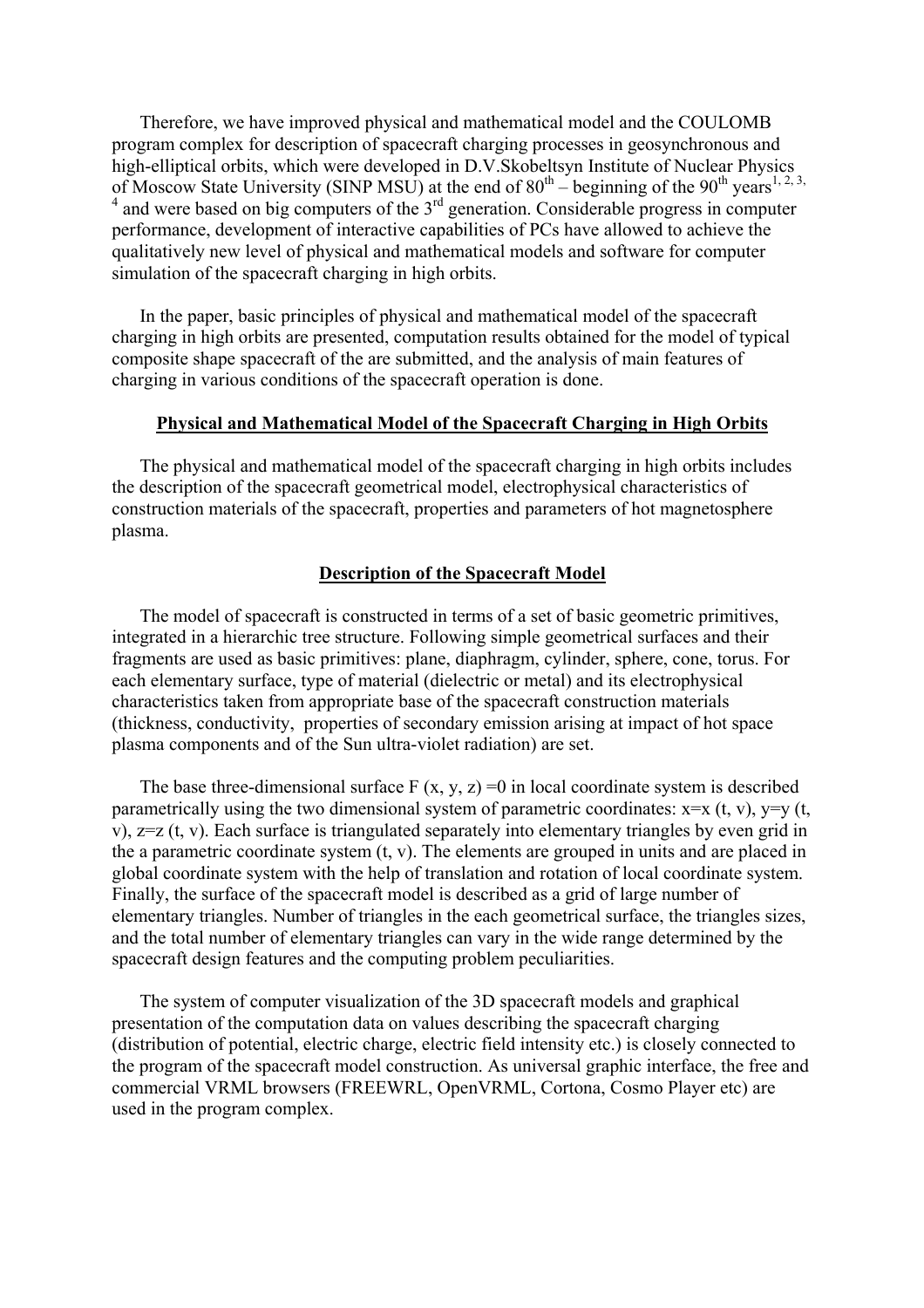#### **Description of the Hot Space Olasma in High Orbits**

The hot plasma power electron and ion energy spectra in the region of geosynchronous orbit occupy energy range from 0.05 up to 100 keV. It is shown in<sup>5, 6</sup> that the distribution function of the hot magnetosphere plasma particles is correctly approximated by superposition of two Maxwell distributions with energies  $kT_1 \approx 0.2$ -0.4 keV and  $kT_2 \approx 5$ -10 keV

$$
f_j(v_j) = n_{1j} \left( \frac{m_j}{2\pi k T_{1j}} \right)^{3/2} \exp\left( -\frac{m_j v_j^2}{2k T_{1j}} \right) + n_{2j} \left( \frac{m_j}{2\pi k T_{2j}} \right)^{3/2} \exp\left( -\frac{m_j v_j^2}{2k T_{2j}} \right),
$$

where  $n_j$  - density *j*-th type of particles (electrons, protons or other heavier ions) for components with temperatures  $T_1$  and  $T_2$  accordingly;  $m_j$ ,  $v_j$  - mass and velocity of particles, - Boltzmann constant. *k*

#### **Program of Solution of the Spacecraft Charging Problem in High Orbits**

The spacecraft charging process in high orbits is described by the following set of equations.

1. The potential  $U(r)$  in a point r at time t in rare plasma satisfies the Laplace equation:  $\Delta U(\mathbf{r},t) = -4\pi \rho(\mathbf{r},t).$ 

2. The distribution function of primary and secondary particles on velocities  $\mathbf{v}$ ,  $\mathbf{f} \alpha(\mathbf{v}, \mathbf{r}, t)$ , obey to the collisionless Vlasov equation:

$$
\mathbf{v} \frac{\partial \mathbf{f} \, \mathbf{a}}{\partial \mathbf{r}} + \frac{q \, \mathbf{a}}{m \, \mathbf{a}} \frac{\partial \, \mathbf{U} \, \partial \, \mathbf{f} \, \mathbf{a}}{\partial \mathbf{v}} = 0,
$$

where index  $\alpha$  corresponds to particles with mass  $m_\alpha$ , charge  $q_\alpha$  and velocity **v**.

3. The description of processes of interaction of charged particles and solar radiation with the spacecraft surface is described by the set of coupling equations:

$$
f_{\alpha}(\mathbf{v}, \mathbf{r}, t) = \int d\mathbf{x}(\mathbf{v}\mathbf{n}) \sum_{\alpha'} F^{\alpha \rightarrow \alpha'}(\mathbf{v}, \mathbf{v}', \mathbf{n}) f_{\alpha'}(\mathbf{v}, \mathbf{r}, t),
$$

where the factors  $F^{\alpha \to \alpha'}(v, v', n)$  are the probability characteristics of various processes (e.g. secondary emission process).

4. Local current density on the spacecraft surface taking into account the internal conduction currents:

$$
j(\mathbf{r},t,U)=\sum_{\alpha}\int d\mathbf{v}q_{\alpha}(\mathbf{v}\mathbf{n})f_{\alpha}(\mathbf{v},\mathbf{r},t)+j_{\text{cond}}(\mathbf{r},t,U),
$$

where  $\mathbf{j}_{cond}(\mathbf{r},t,\mathbf{U})$  – of conduction current density.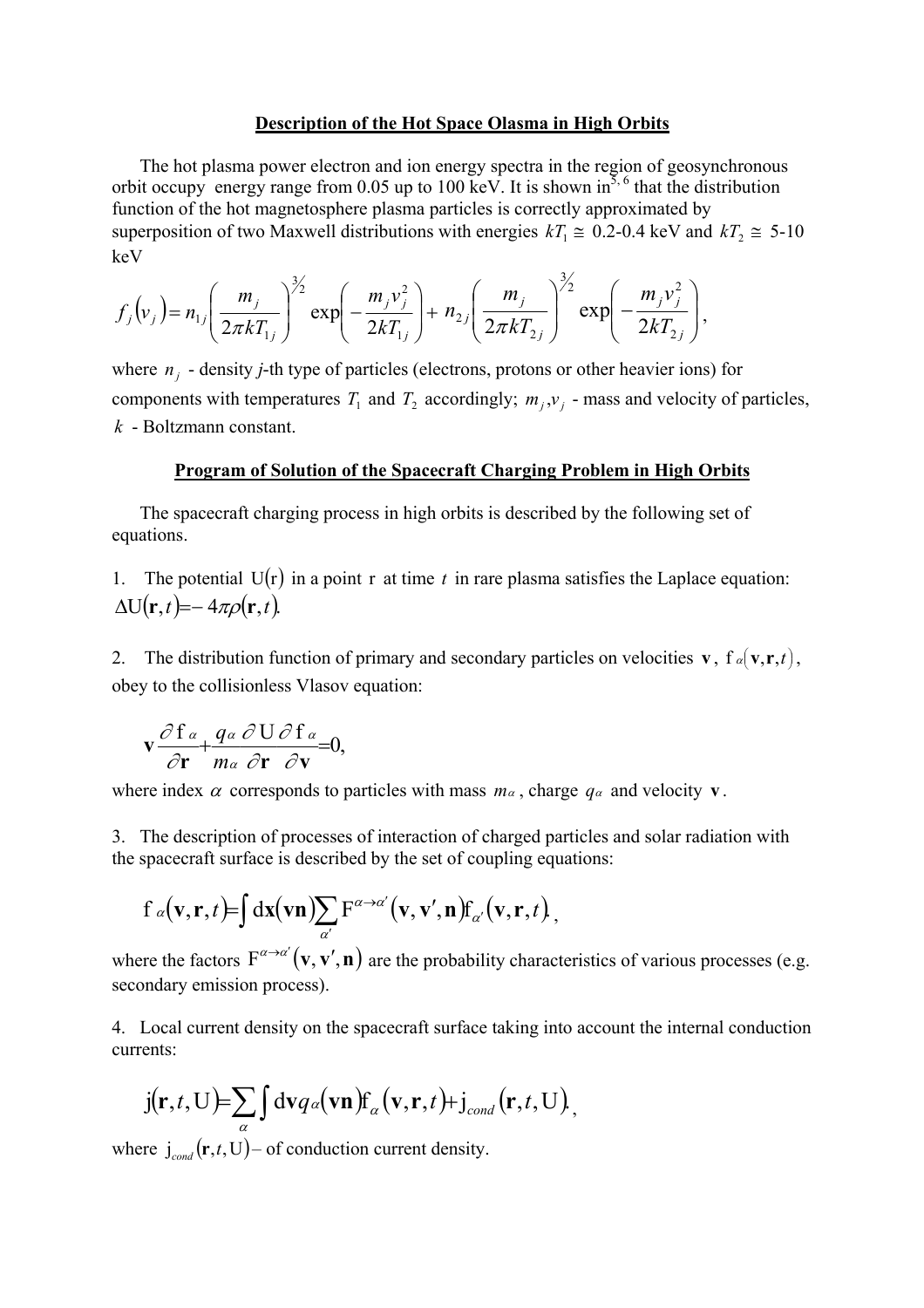5. Full current on the spacecraft:

$$
Q(t) = \int_{S} dS \int_{-\infty}^{t} J(\mathbf{r}, t') dt'
$$

6. For thin dielectric coatings on the conductive spacecraft ground, the spacecraft boundary conditions for the Laplace equation differentiated in time in approximation of double electrical layer is following:

$$
-\frac{\left(\frac{dU}{dn}\right)}{dt} + \frac{\varepsilon(\mathbf{r})}{d(\mathbf{r})}\left(\frac{dU(\mathbf{r},t)}{dt} - \frac{dU_c(t)}{dt}\right) = 4\pi j(\mathbf{r},t),
$$

Here:

 $\epsilon$  - dielectric permittivity of the material;

*d* - thickness of the material;

 $U_c(t)$  - the potential of the metal ground under the dielectric.

For numerical solution of the electrostatic problem in 3D space instead of the differential problem, the method of integral equations is used in which the unknown value of the surface charge density is connected with the given value of the potential on the spacecraft surface:

$$
U(\mathbf{r}) = \int_{S} \frac{\sigma(\mathbf{r}')}{|\mathbf{r} - \mathbf{r}'|} dS' + \int_{S} \frac{\mu(\mathbf{r}')((\mathbf{r} - \mathbf{r}')\mathbf{n})}{|\mathbf{r} - \mathbf{r}'|^{3}} dS' ,
$$

where  $\mu(\mathbf{r})$  - density of electrical dipole moment of the double electric layer in the surface point **r** .

For numerical solution of this integral equation, the method of boundary elements in which the considered values are decomposed in basic functions is used. As the result, the system of linear equations for the charge densities  $\sigma_i$  on discrete parametric elements of the spacecraft model is following:

$$
\sum_j \mathbf{A}_{ij} \sigma_j = U_i^* \quad ,
$$

where  $A_{ij}$  - matrix of Coulomb interaction of elements,  $U_i^*$  - "effective" surface potential of element describing contribution of space charge, and of electrical dipole moment to the potential.

Taking into account features of the considered problem, the inverse matrix of the Coulomb interaction is computed on preliminary step to rise efficiency of computation, and the charge density is evaluated on each time step not with the help of the equation set solution, but by multiplying of the matrix by vector, that considerably increases the computation rate.

$$
\sum_j \mathbf{A}_{ij}^{-1} \mathbf{U}_i = \boldsymbol{\sigma}_j
$$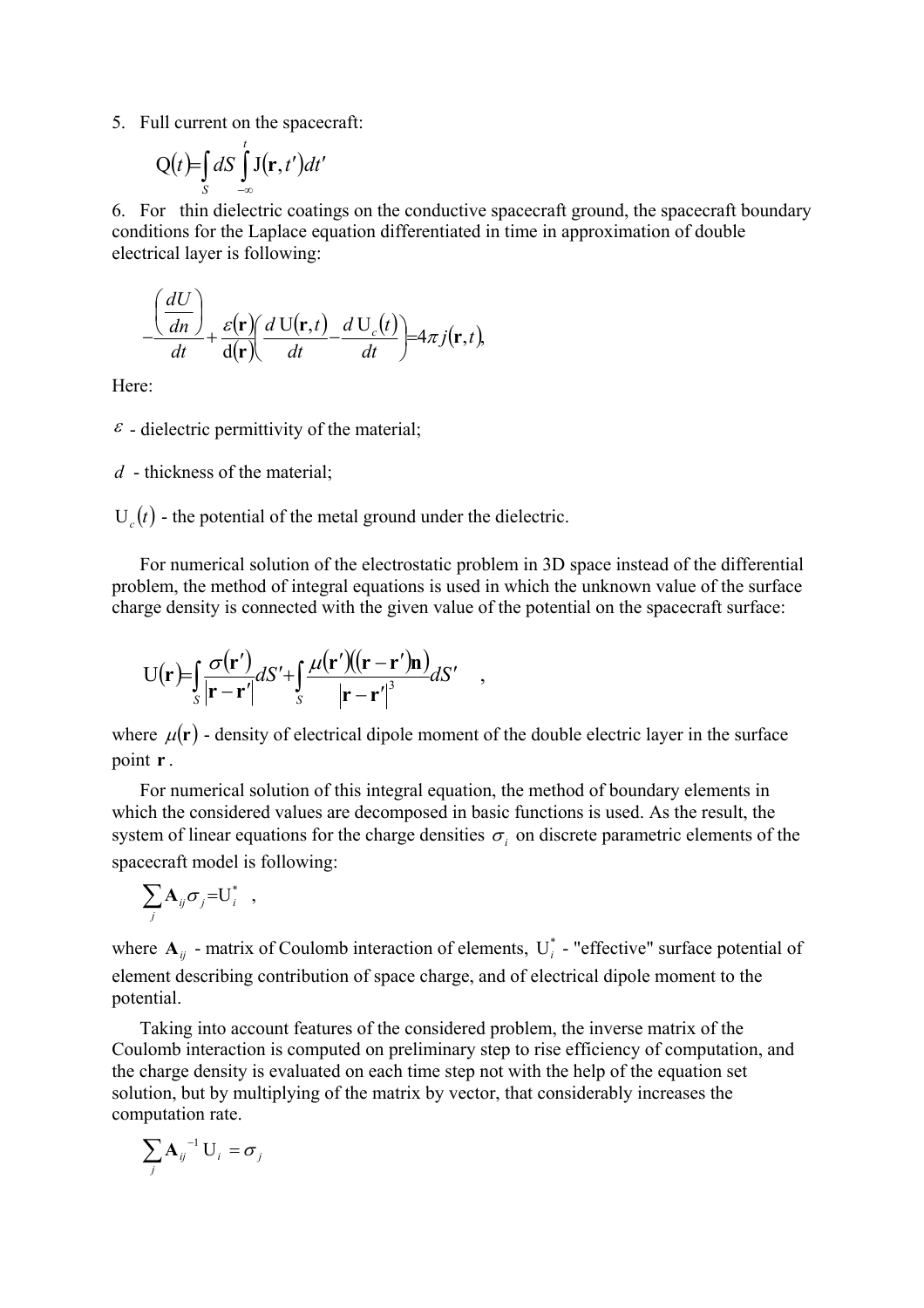Thus, the development of the spacecraft charging process in time is described by the system of coupled differential equations for potentials of elementary triangles of the spacecraft surface<sup>7</sup>:

$$
\frac{\partial}{\partial t}U_k(t) = \mathbf{G}_{kl} j_{\text{toatt},l}(t)
$$

where  $\mathbf{G}_{k1}$  - matrix, the elements which are calculated for the spacecraft surface configuration and for given properties of the dielectric coating materials.

Due to composite relation between the current density and the value of the potential, the solution of the set of equations above can be obtained only by numerical integration.

On each integration step the following calculations are carried out:

- − in terms of values of potentials on elementary surfaces determined earlier (initial values or ones found on the previous integration step), the values of the electric field intensity on the spacecraft surface elements are calculated;
- − in terms of the values of potentials and electric field intensities, the local primary currents for given elementary surfaces are calculated;
- − in terms of the computed values of local primary currents and supplementary data on the secondary emission properties of materials of the surface, local secondary currents and photoelectric currents are evaluated taking into account the suppression of the secondary electron and photoelectron output by external electrical field;
- − the currents between elementary surfaces and their fragments and spacecraft design elements are calculated in terms of the supplementary parameters on electrical conductivity of materials.

Thus, the iterative loop of the solution of the set of equations above is executed till condition of the current balance on each surface element is achieved, that allows to obtain the equilibrium distribution of the potential on the spacecraft surface.

It is necessary to underline, that rates of potential variations on various spacecraft surface elements and design of can be, generally speaking, significantly different, and may differ on the orders of magnitude. Therefore, Gear method with automatic selection of the integration order and integration step<sup>8</sup> specially developed for solution of "rigid" systems of differential equations was used for computer simulation of development of the spacecraft charging processes in time. The increase of modern PC performance has enabled to use this method for the spacecraft models with number of elements up to  $\sim$ 2000. The test calculations displayed high stability and accuracy of the methods used even at destabilizing influence of the spacecraft model discretization.

The technique developed is applied to the analysis of the spacecraft charging processes in high orbits under different conditions.

#### **Computation Results**

The technique above enables to find potentials of separate spacecraft surface elements as function of time, and to determine typical charging times required to achieve the steady state values. It enables also to calculate distribution of the electrical field on the spacecraft surface and in the spacecraft environment, to build 2D maps of the potential distribution in given cross-sections of space.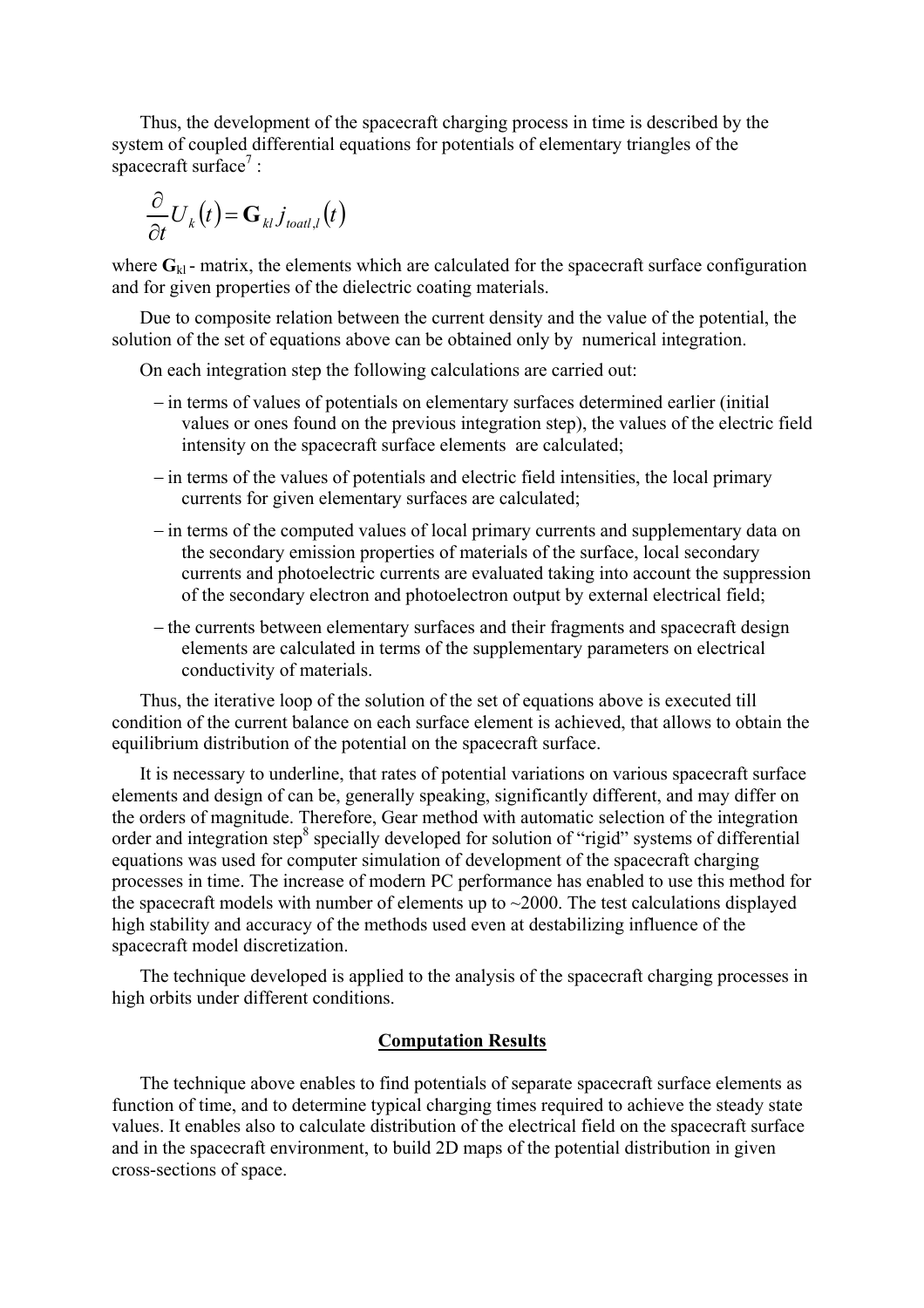As an example, the results of computer simulation of the real spacecraft charging in geosynchronous orbit are presented in figs. 1-5. Special method of color code was developed for visualization of the potential distribution on the spacecraft surface. In the method, the spacecraft VRML-model elements of which are painted in colors (or using greyscale for black and white figures) corresponding to the potential values (see the scale in fig. 1). 2D maps of the potential distribution in the spacecraft environment at various moments of time *t*  are shown in figs.1-4 (top) with potential values on lines. Corresponding screenshots of the painted spacecraft VRML-model is shown in the bottom of the figures. Arrows show direction of the Sun light. Computation parameters values corresponding to the charging conditions in geosynchronous orbit are following: hot plasma density  $1.0 \text{ cm}^{-3}$ , hot plasma temperature 10 keV, photoemission current  $1.0\overline{10}^8$  A cm<sup>-2</sup>.

Fig.1 shows the initial stage of the charging process when the potential is practically constant on the spacecraft (integral charging). Moving from fig. 1 to figs. 2, 3 and 4 (steady state), one can see the arising and development of the potential distribution distortion (differential charging) due to photoemission on the lightened side of the spacecraft. Distortion of the electric field in the vicinity of the spacecraft and variations of the electrostatic potentials of different spacecraft elements achieve maximal values in the steady state. At the same time, the potential of the metal spacecraft ground increases (in absolute value), and the potential difference between the metal ground and the dielectric surface elements increases too. It is important that the equipotential lines in fig.4 show typical electric field configuration ("saddle point") suppressing the secondary electron and photoelectron output from the spacecraft surface.

In fig. 5, potentials on the lighted spacecraft elements and on the dark ones, and the metal ground potential as function of time are shown. One can see that steady state is reached at  $\sim$ 1.0.10<sup>4</sup> s in the charging conditions above. Note that the charging time in the given environment conditions depends on the electric properties of the spacecraft surface materials. The connection between the material parameters and the charging time value is rather difficult, e.g. decrease of conductivity of the surface materials in the range  $10^{-15} - 10^{-19}$ (Ohm.cm)<sup>-1</sup> leads to increase of the charging time by a factor of  $\sim$ 5.

The computation results presented in figs. 1-5 demonstrate features which are typical for spacecraft charging process in hot magnetosphere plasma. We see that the problem is nonlocal: electric field on an element of the spacecraft surface influences the process of charging not only on this element but on the other elements of the spacecraft. As an example of the effect, we see that distribution of potential along the solar battery plane (fig. 4) is noticeable.

The modeling technique and the developed visualization tools enable to show the development of the "saddle point" configuration of the electric field (figs. 3, 4), and the effect of shielding of spacecraft design elements by the other ones. Influence of these features on the spacecraft charging depends significantly on the spacecraft design.

Note that the spacecraft charging time is rather high, and the steady state may be unreachable in the real space flight conditions (e.g. when the time of the spacecraft pass through the hot plasma region is short). The modeling technique enables to make prediction of the spacecraft charging in this case too, as far as in the case of rotating spacecrafts.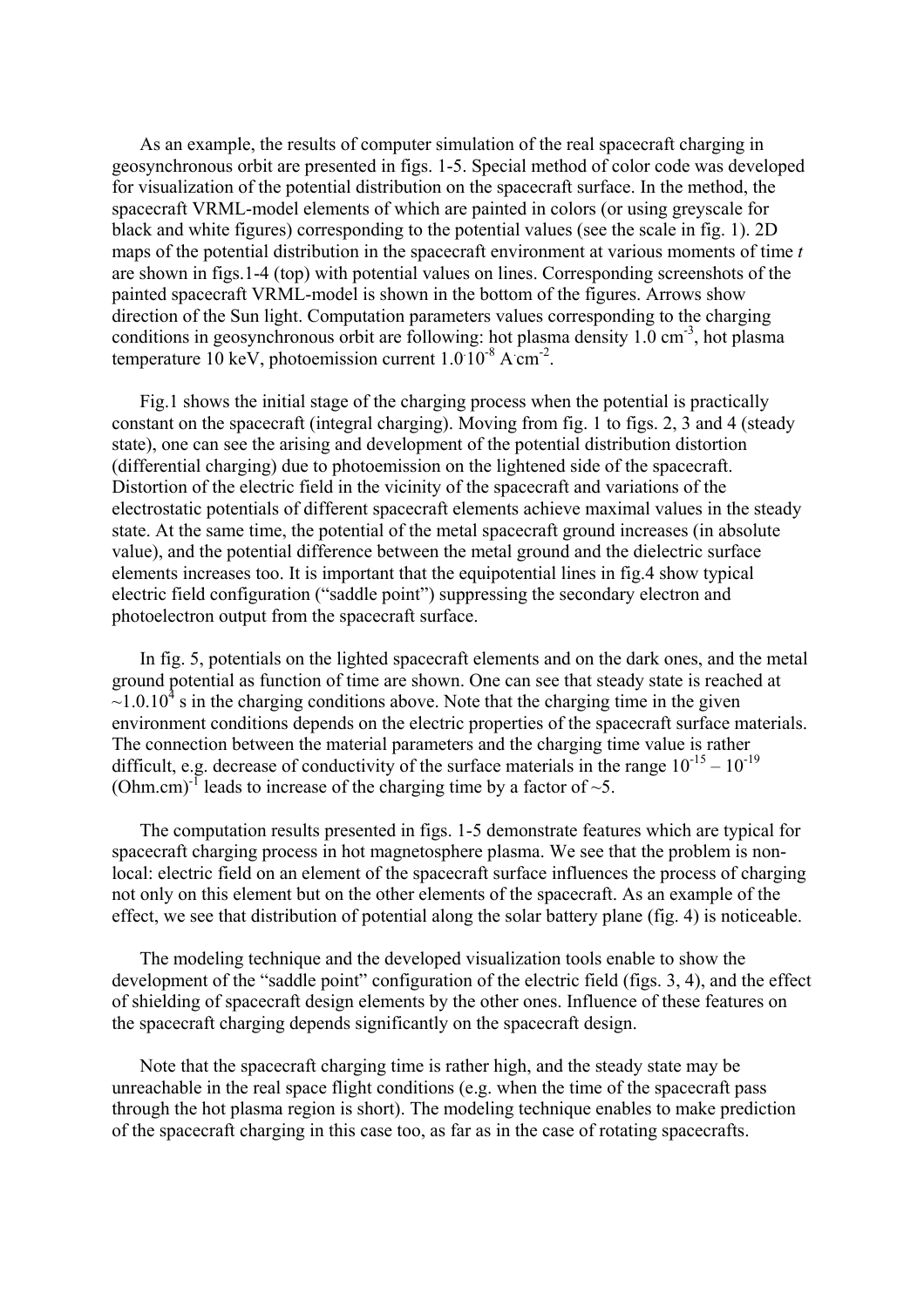

Figure 1. Spacecraft charging at t=1.3.10<sup>-3</sup> s. Color code scale is on the **right**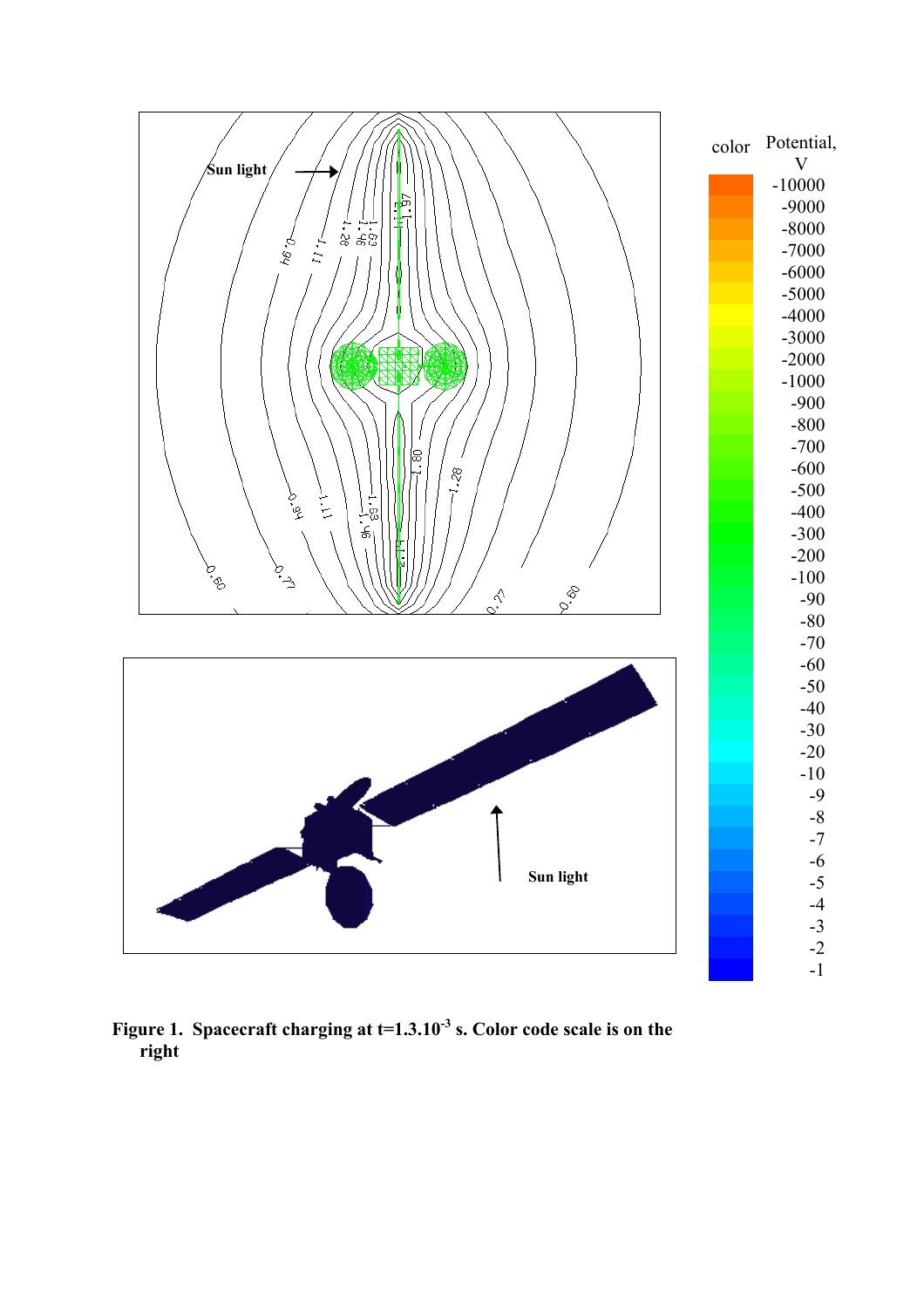

**Figure 2.** Spacecraft charging at  $t=3.0.10^2$  s.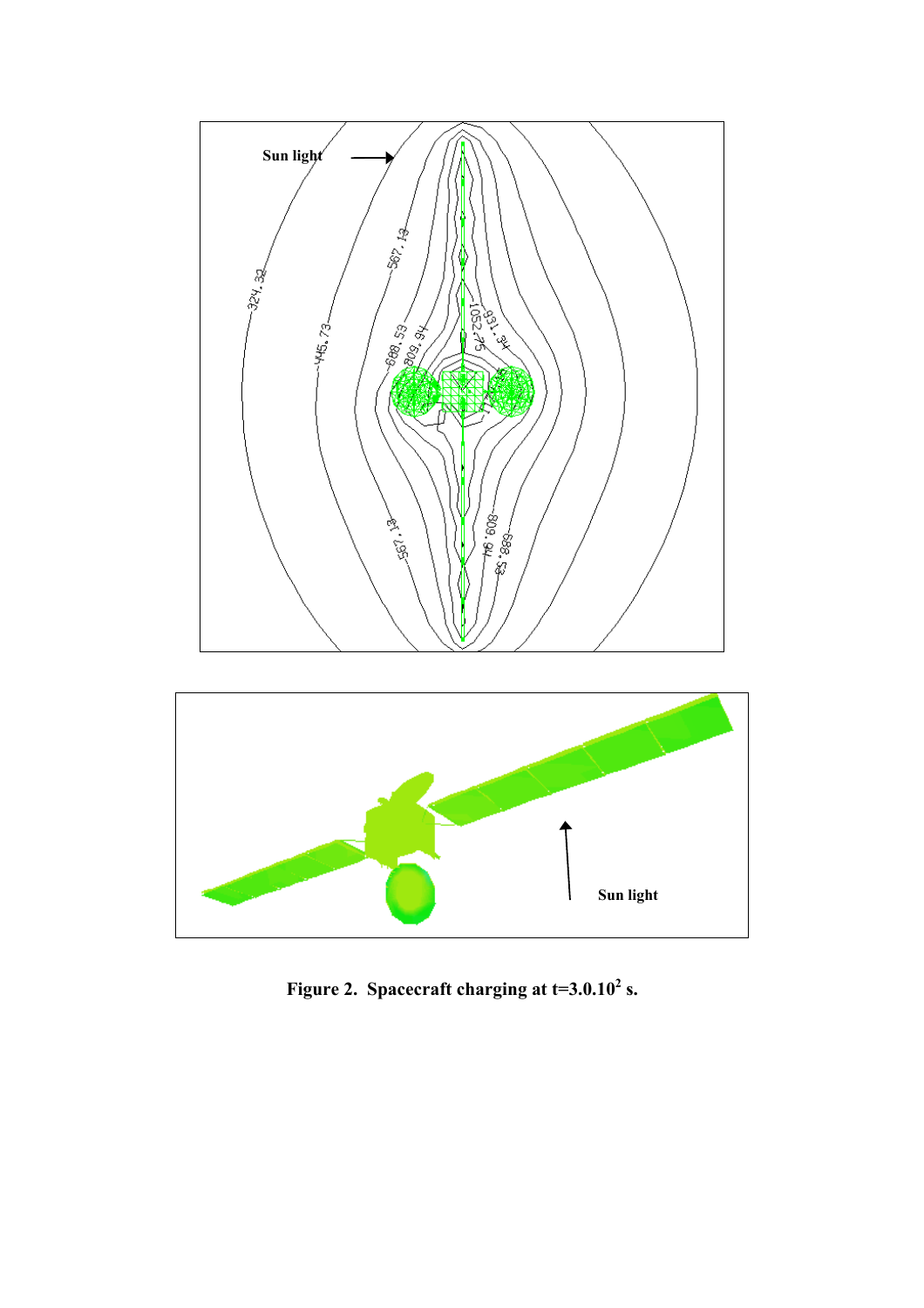

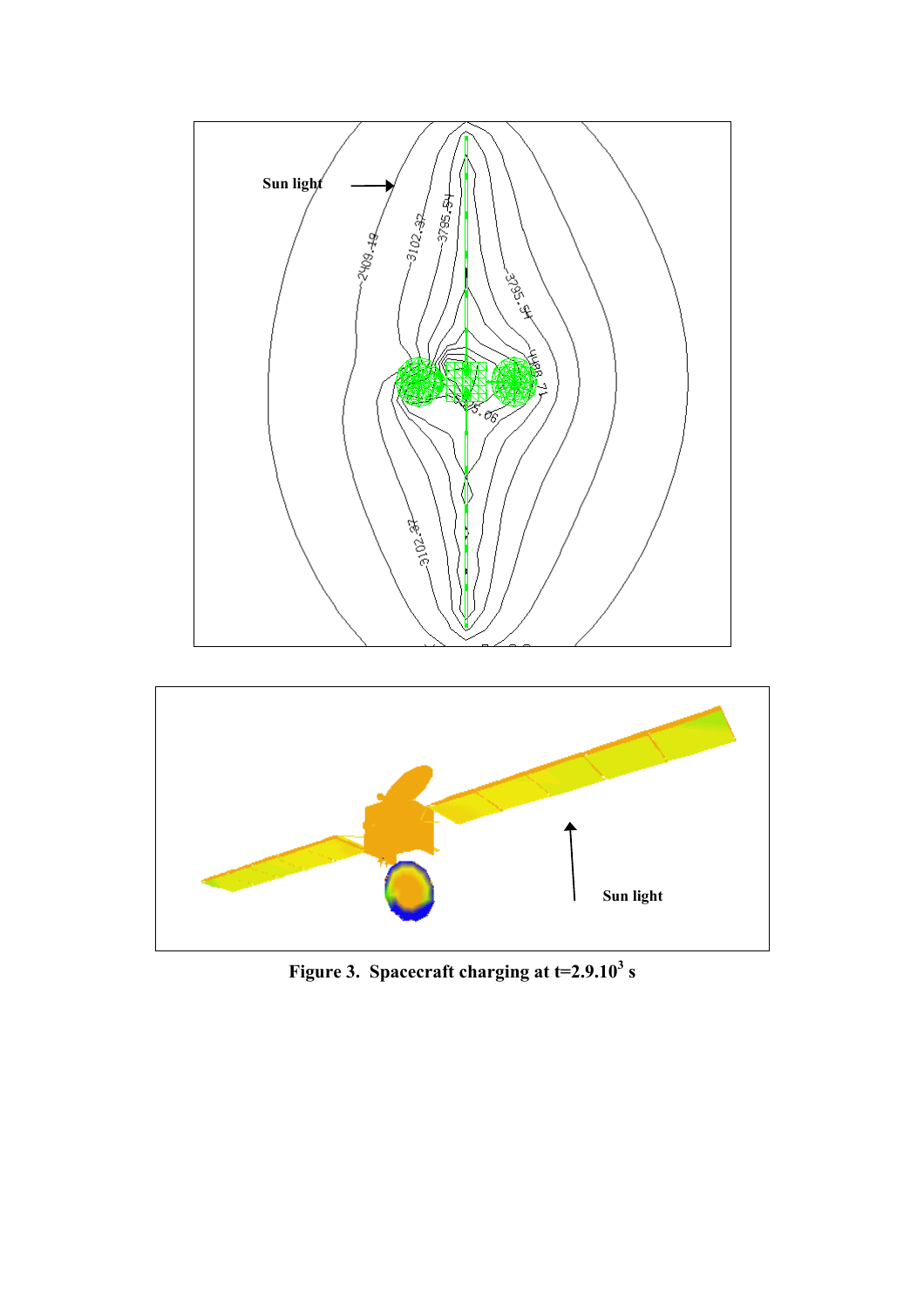



Figure 4. Spacecraft charging at t=2.0.10<sup>4</sup> s (steady state)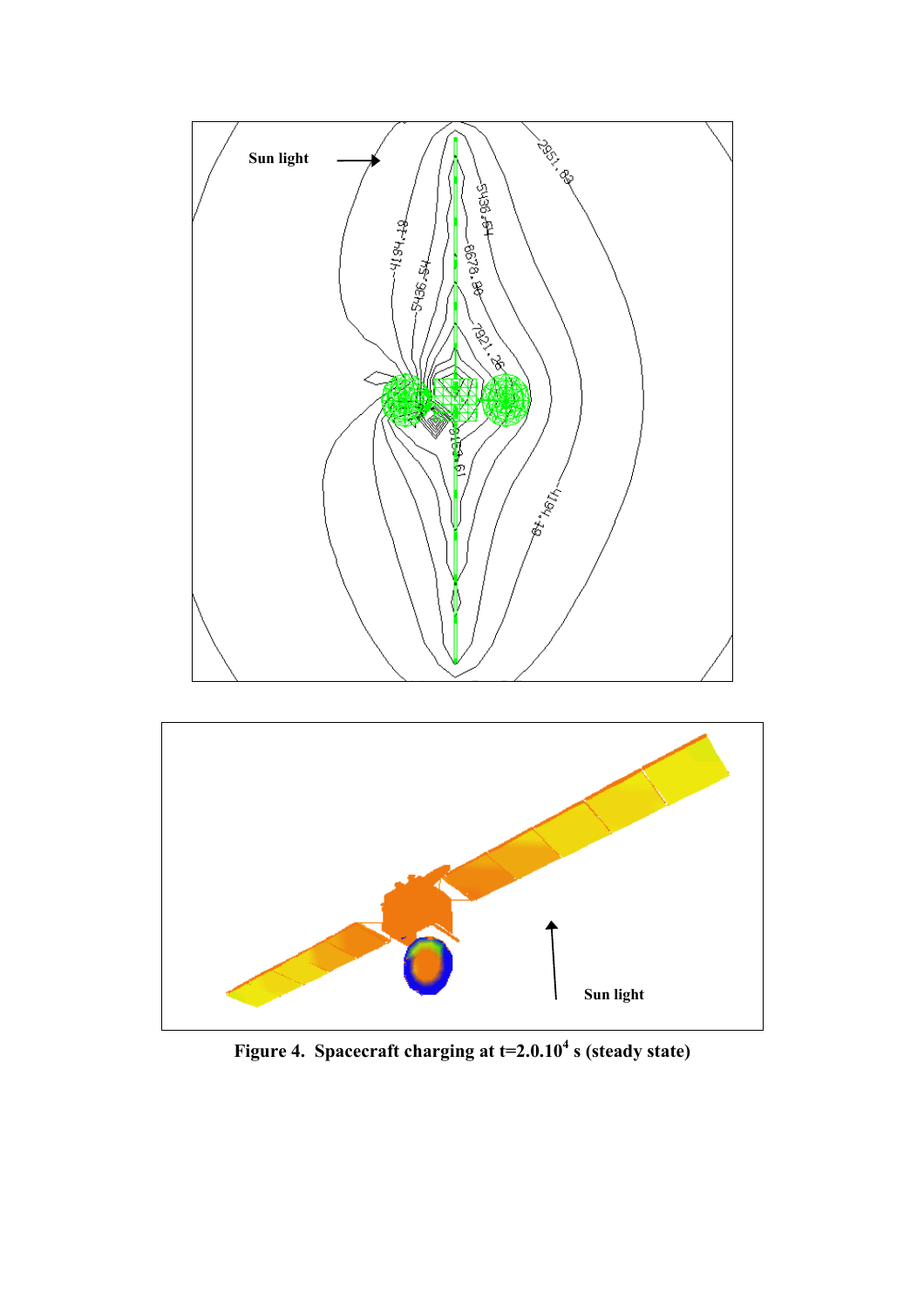

**Figure 5. Potential on various spacecraft surface elements as function of charging time** 

## **Conclusion**

The modified version of the COULOMB tool developed in SINP MSU for modeling of spacecraft charging in high orbits enables to calculate the values of electrostatic potential on the spacecraft surface as the in case of integral charging, and in case of differential charging. Modeling of the dynamics of the spacecraft charging in the given irradiation conditions enables to obtain typical charging time of the spacecraft surface elements. The modern software is applied to the spacecraft model building and to the computer visualization of the modeling results.